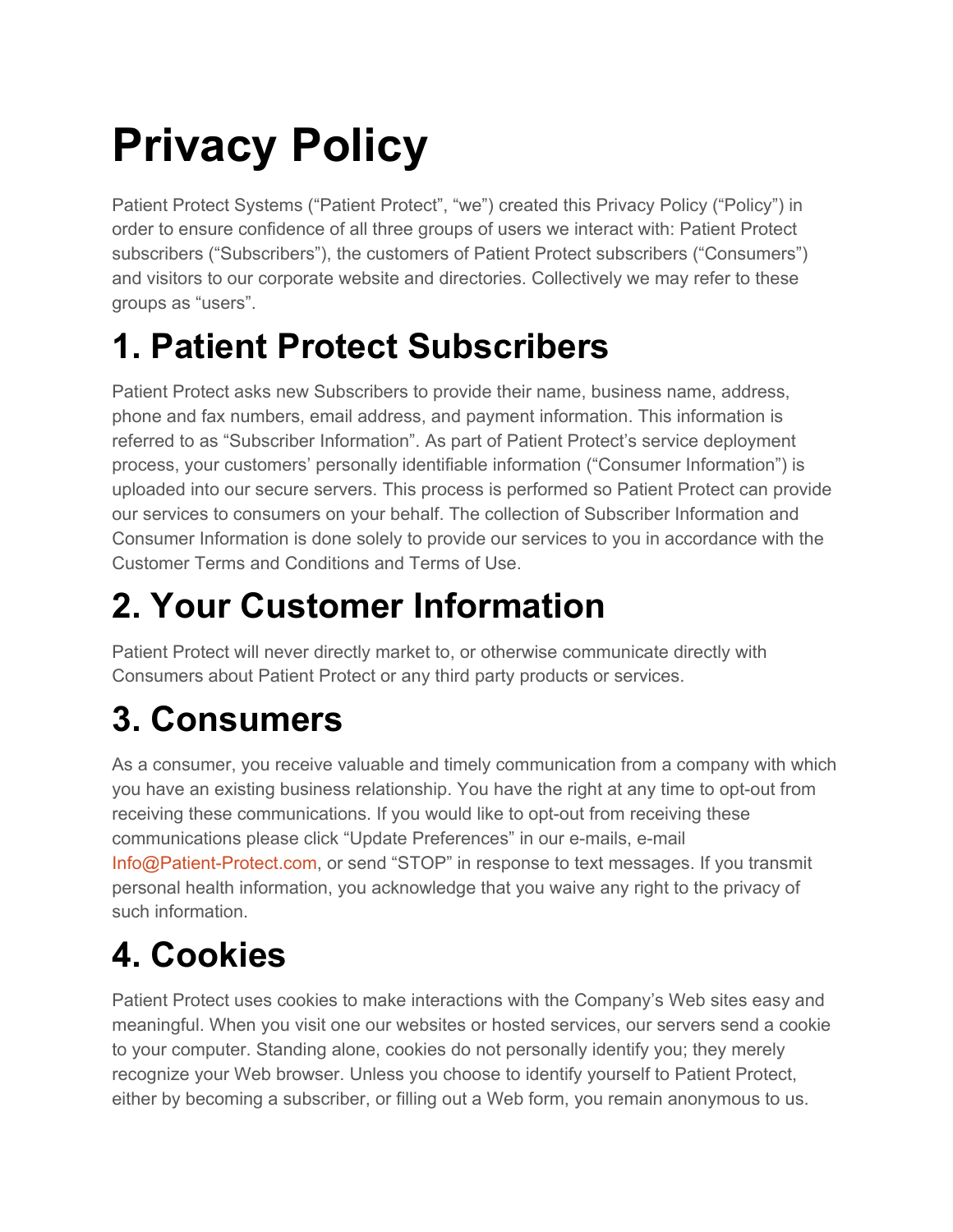Cookies allow us to personalize your experience with our website and to ensure that no unauthorized users can access our subscribers' web pages within our service.

#### **5. Response to subpoenas and other legal requests**

To the extent permitted by law, Patient Protect may disclose Personal Information to government authorities or third parties pursuant to a legal request, subpoena or other legal process. Patient Protect may also use or disclose your information as permitted by law to perform charge verifications or protect our rights, interests, or property as well as those of our affiliates, customers, or website users. Following disclosure to any third party, information may be accessible by others to the extent permitted or required by applicable law.

## **6. Aggregated De-Identified Information**

Patient Protect may provide aggregated information collected about our users, in accordance to practice described in this Policy, to some of our business partners. This information is used in a collective manner and does not identify you individually in any way.

## **7. Log files**

We may store information about your use, such as your search activity, the pages you view, the date and time of your visit, Subscribers you call, and appointments you make through our hosted service. We also may store information that your computer or mobile device provides to us in connection with your use of our websites and hosted services, such as your browser type, type of computer or mobile device, browser language, IP address, mobile carrier, phone number, unique device identifier, advertising identifier, location (including geolocation, beacon based location, and GPS location), and requested and referring URLs. You may be able to disallow our use of certain location data through your device or browser settings.

## **8. Choice and Opt-Out**

Patient Protect always provides the ability for Users to opt-out of having personally identifiable information used as part of our service offering. All e-mails and text messages Patient Protect sends out on behalf of our subscribers provide a way for consumers to opt-out. In addition, any visitor to our site, subscriber to our service or consumer may email us at Info@Patient-Protect.com to opt-out of receiving any further correspondence from us.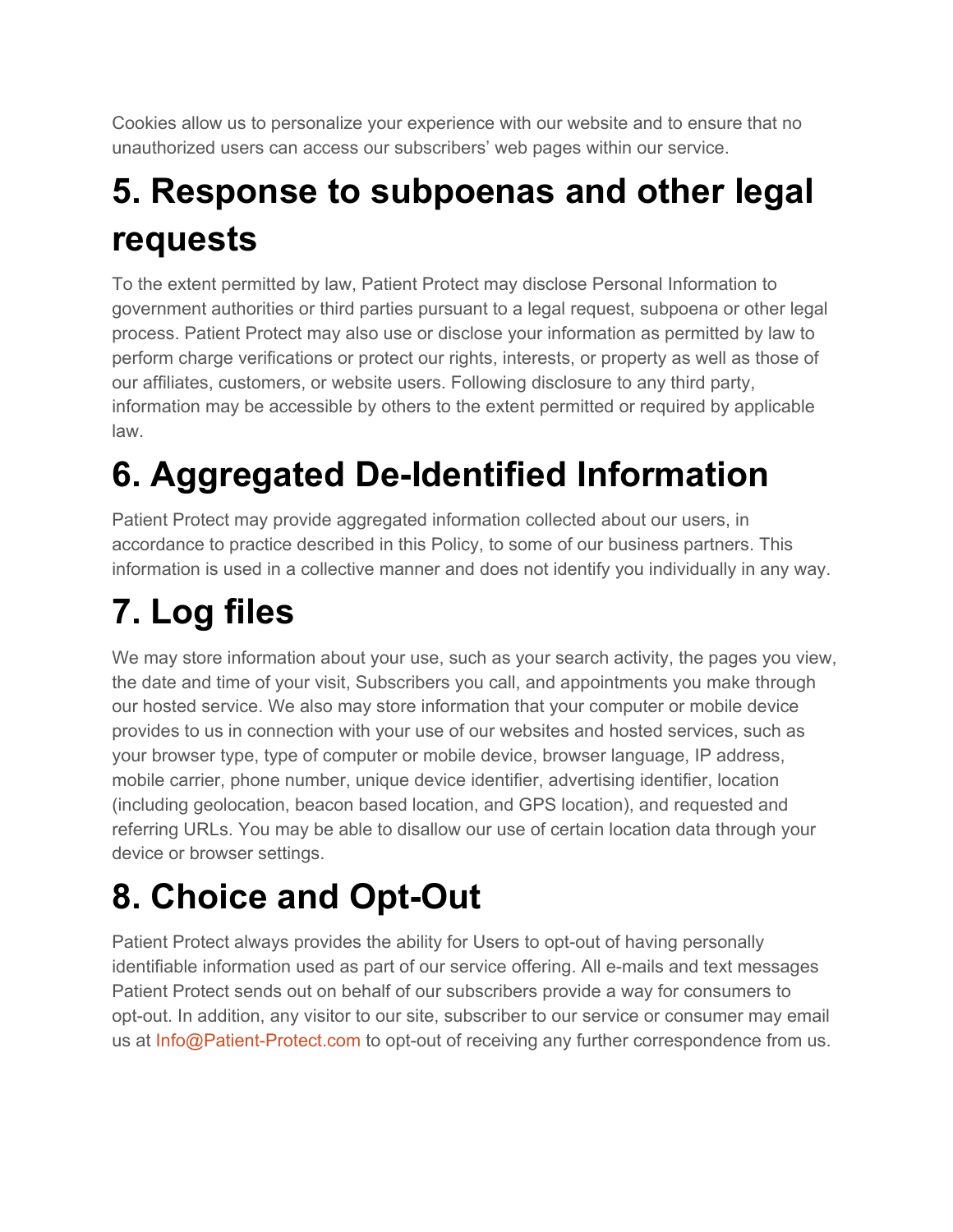#### **9. Patient Protect Sharing of Your Information**

Patient Protect will only share Information that it collects or receives regarding its Users with third parties under the following circumstances:

- Consent: If we have a User's consent to share any Information, we may do so.
- Service Providers: We may share information with contracted service providers so that these service providers can provide services on our behalf. Without limiting the foregoing, we may also share information with our service providers to ensure the quality of information provided. Unless described in this Privacy Policy, we do not share, sell, rent, or trade any information with third parties for their promotional purposes.
- Business Partners: From time to time, we may partner with other companies to jointly offer products or services. If you purchase or specifically express interest in a jointly-offered product or service from Patient Protect, we may share information collected in connection with your purchase or expression of interest with our joint promotion partner(s). Patient Protect does not control our business partners' use of information we collect, and their use of the information will be in accordance with their own privacy policies. If you do not wish for your information to be shared in this manner, you may opt not to purchase or specifically express interest in a jointly offered product or service.
- Aggregate Anonymous and Non-Identifying Information: We may provide the aggregate statistics about our Users' Site activity (i) to describe the use of the Site to existing or potential business partners, investors, or other third parties, (ii) in response to a government request or (iii) for analytics or similar activities.
- Protection of Patient Protect or Others: We may disclose Information about our Users to others if we have a good faith belief that we are required or permitted to do so by law or legal process, to respond to claims, to protect the rights, property or safety of Patient Protect or others, or take action regarding illegal activities or suspected fraud.
- Business Transfers: If we sell, merge or transfer any part of our business, part of the sale may include your personal information. If so, you will be asked if you'd like to stop receiving promotional information following any change of control.

#### **10. Links to other sites**

This website may contain links to other Web sites. The information practices or the content of such other Web sites is governed by the privacy statements of such other Web sites. The